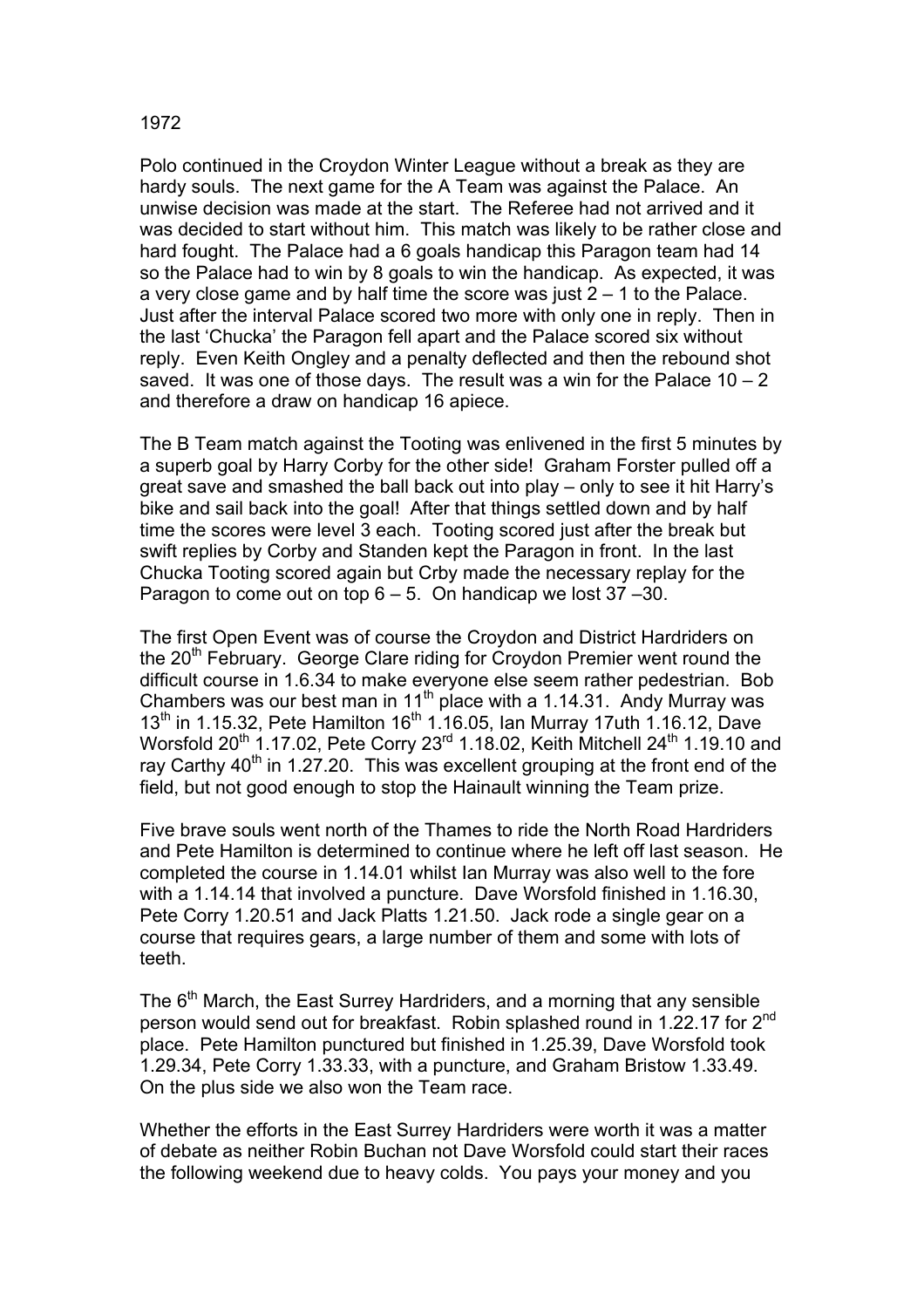takes your choice. That these two gentlemen were not really missed is shown by the result of the Central Sussex Hilly '22' where Pete Hamilton was  $5<sup>th</sup>$  in 1.0.19, Ian Murray took 1.2.25 and Andy Murray 1.2.33 and the Paragon took the Team race.

Gale force winds faced the riders next day in the Club '10' on the Sunday morning. Times were a little on the slow side! Ian Murray fought his way back in 27.01 and it would be interesting to know when he last took that long to do 10 miles in a race. In  $2^{nd}$  place was brother Andy in 27.33 and  $3^{rd}$  was Graham Bristow in 27.47. There was then a 2 minutes gap to Keith Mitchell in  $4<sup>th</sup>$  place.

In the next match the B Team (23 goals) played Selhurst (8 goals) but with Pete Standen getting a couple of goals Selhurst's job was far too difficult. They won on scratch by 11 – 2 but lost on handicap  $19 - 25$ . By switching a couple of players Selhurst met the A Team with a handicap of 21 goals to our 15. Fortunately the A Team was meshing well and with Pete Durbin, Mick Nash and Keith Ongley getting 4 apiece the Paragon won 12 – 2 and 27 – 23 on handicap. Ir doesn't pay to try to fiddle the books! The needle match was the A team (13 goals) versus the B Team (26 goals). No prisoners to be taken! Whilst messrs Durbin, Ongley and Nash were trying to score as many as possible Ian Forrest was having an inspired game in the B Team goal. Then Pete Standen and Tom Corby sneaked away to get a couple of goals on the break-out and the match was rather close. At the end the A Team won on scratch by  $14 - 2$  but on Handicap the B Team got it by  $28 - 27$ . This was a pretty accurate piece of handicapping.

Pete Hamilton was up with the leaders in the Kentish Whs '25' with a 1.2.57 for  $6<sup>th</sup>$  place. Graham Bristow finished in 1.6.51, Pet Corry 1.8.37 and Keith Mitchell 1.10.12. Robin Buchan came  $5<sup>th</sup>$  in the  $34<sup>th</sup>$  Nomads Spring road race after just failing to hold the bunch at bay. Pete Ansell came  $9<sup>th</sup>$  in the Booker road race around Fifield.

Both Polo Teams came through to the Quarterfinals of the Surrey Cup (games decided on handicap results). The B Team was up against Selhurst and had an advantage of 13 goals. With 5 minutes to go Selhurst had managed to score just those 13 and needed just one more to win then concerted attacks by Jimmy and Frank Corby both succeeded and the Paragon ended the match  $13 - 2$  down but  $13 - 15$  up on handicap and were through to the semifinals. The A Team drew Rufus and was 11 goals down on handicap. Fortunately the task concentrated the minds of the Team and they played an excellent team game. At half time the score was 9 – 2 and at full time the lads had pulled that out to  $18 - 4$ . This meant a win on scratch and an  $18 - 15$  win on handicap. Thus both Paragon teams were in the semi-finals. Later it was confirmed that they were not playing each other.

The next weekend Robin Buchan started his 1972 time trialling campaign with a win in the Suck Bucks Mountain '30' with a 1.10.52 that sound pretty impressive until one reads the Result Card. This informs the public that the course was short! Robin did take the special award for the fastest climb of the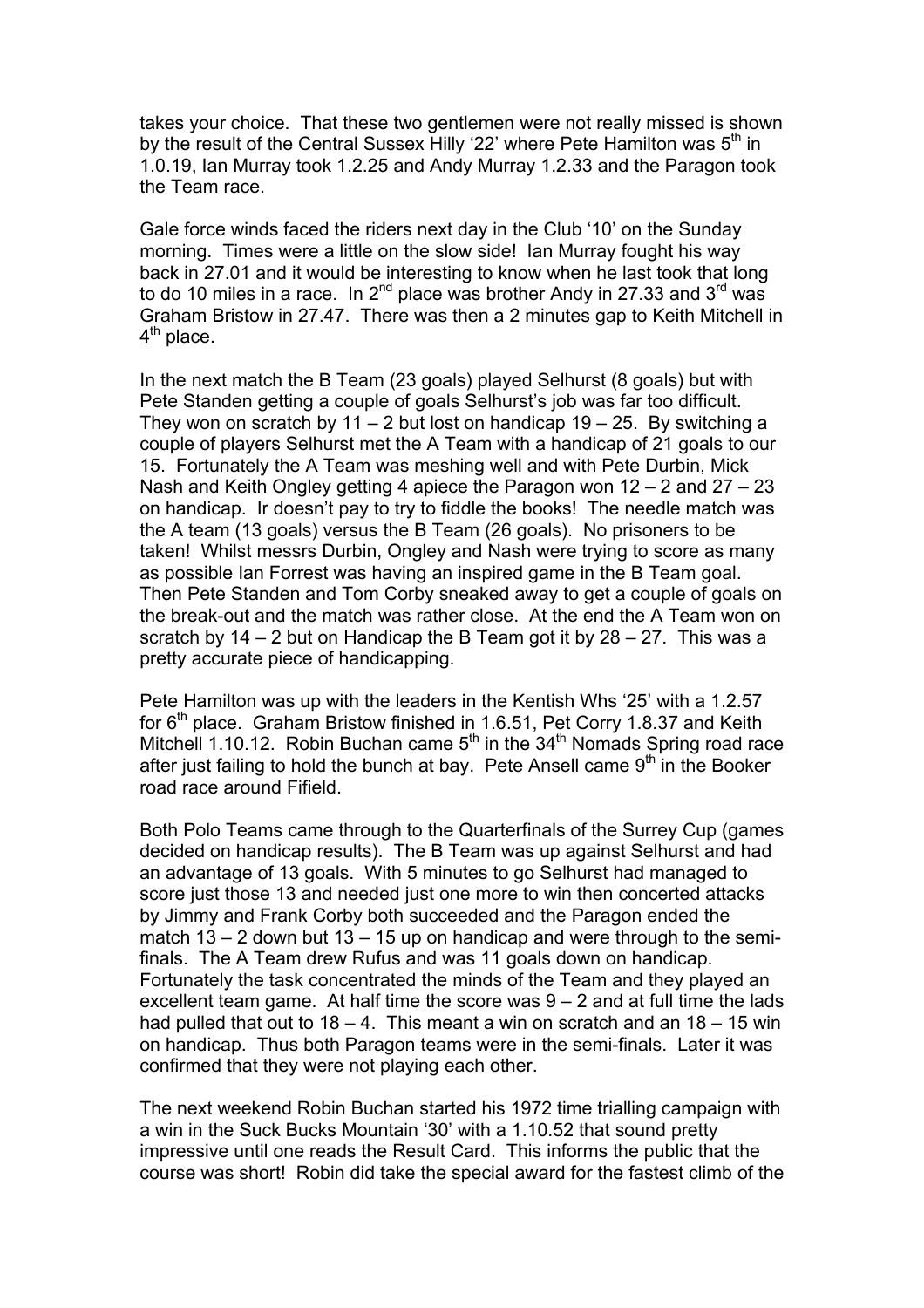'mountain'. Rowan Vacher also came out to play for the first time this year and recorded a 1.5.23 in the De Laune event. In the West Kent road race Pete Ansell finished  $4<sup>th</sup>$  and Pete Corry 12<sup>th</sup>.

Once again Pete Hamilton led the winning team. This time it was in the SCCU '25'. Pete finished in 1.0.22 with the two Murray in 1.2.08, Andy, and 1.2.31 , Ian. Pete Ansell came in with a 1.34.20, Bob Chamber 1.4.51 and Keith Mitchell 1.10.40.

On Good Friday Keith Mitchell rode the Crawley Whs '25 and clocked 1.8.54 and on Easter Monday Pete Ansell finished the Actonia '25' iin 1.2.51 and Pete Corry 1.6.25.

Peter Hamilton was in ruthless form when on a very cold morning he stood head and shoulders (physically and metaphorically) above the other riders in the Jim Fox '25' on the  $9<sup>th</sup>$  April. His 1.1.15 was 4 minutes quicker than Graham Bristow, 1.5.20, and 8 minutes faster than 3<sup>rd</sup> place Jack Platts 1.9.17. Graham did take the handicap from John Overton and Jack Platts. The Murrays, John Jennings and Dave Worsfold went adventuring to the Circuit of the Dales. Andy Murray being our Hill Climbing champion came out as our best rider with a 2.19.50 ride with John Jennings finishing in 2.26 something. Ian Murray had trouble with a slipping chain but came in with 2.27.30 whilst Dave Worsfold had trouble with slipping muscles in his 2.28 something. Pete Ansell took part in the De Laune road race and finished in  $2<sup>nd</sup>$  place. Robin Buchan was 13<sup>th</sup> in the Tour of the Rodings.

On the 14<sup>th</sup> May Harry Corby and Pete Standen were picked to play for a London Team against Warwickshire. For some unknown reason the London captain left Pete in goal for 5 of the 6 chuckas so when he came out and started scoring it was too late and London lost 10 – 2. In the English Cup Quarter finals the A Team completely outplayed North Downs by 18 – 1. Harry Corby scored 4, Pete Standen 5, Pete Durbin 4 and Keith Ongley 5 whilst Alan Roberts kept goal.

The following week Pete Hamilton team up with Ian Murray and they won the Croydon & District 2up '25' in 1.0.58. Pete then came  $3<sup>rd</sup>$  in the Bec '25' with a 59.41. Rowan Vacher started to show a bit of speed with his 1.2.34 whilst Ian Murray came in with 1.3.58, Doug Vacher 1.4.02 and Pete Corry 1.5.15.

The Semi-finals of the Surrey Cup were not as productive as they might have been. The day picked coincided with holidays for most of the B team and only 3 players turned up. They did play the match as a forlorn hope but lost quite heavily even on handicap 29 –23 to the Aces. The A team did much better in their games against North Downs although you would not have thought so in the first chucka. After 15 minutes our lads were  $3 - 0$  down but that did help to concentrate the mind. By half time the Paragon had reduced that lead to 4 – 3. After Pete Standen levelled the scores North Downs threw everything into the attack but were denied by superb goal-keeping by Alan Roberts. Eventually they did score to make it  $5 - 4$  but that was their swansong. The Paragon lads piled on the pressure, and goals, to win by 8 goals to 5. In fact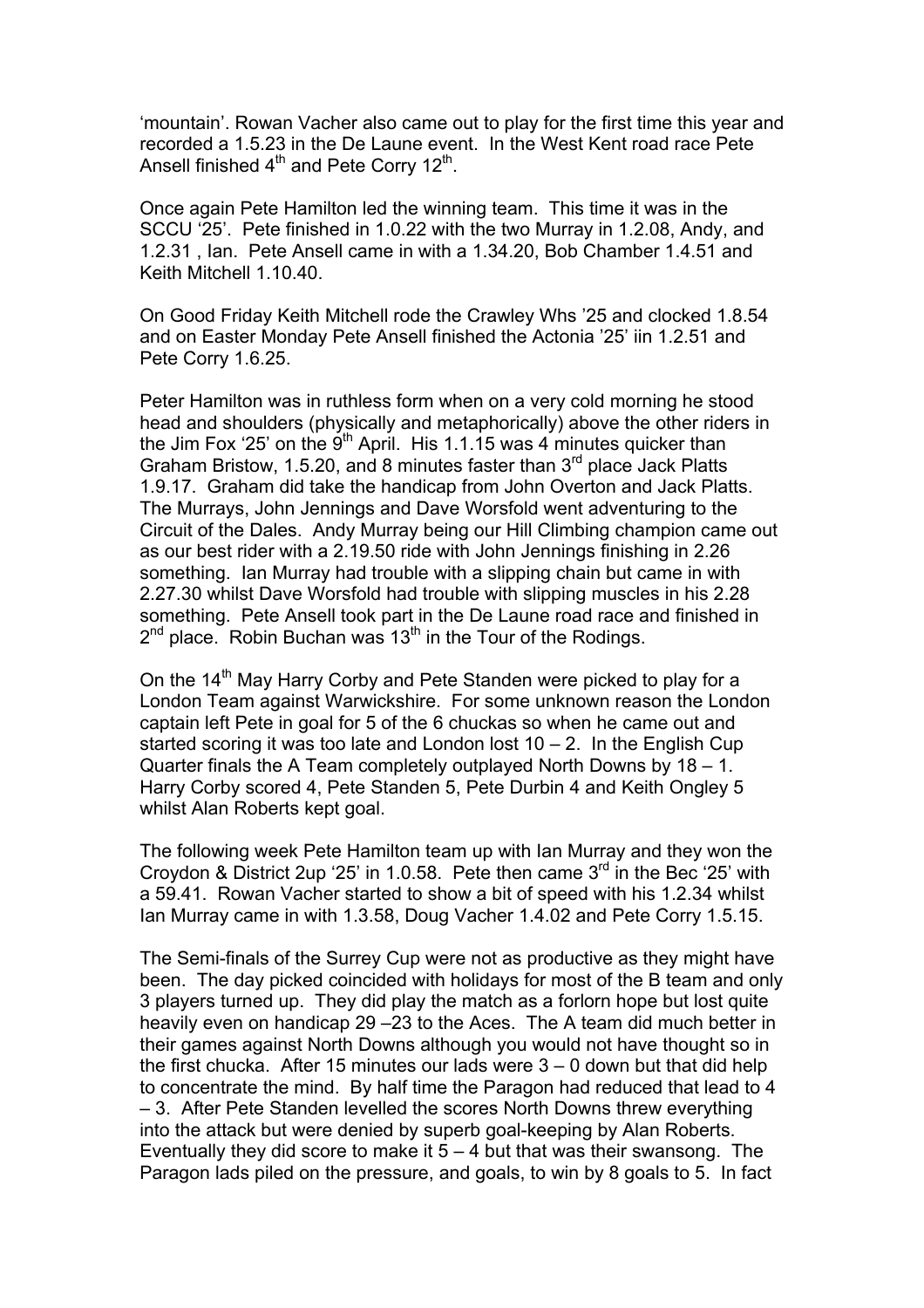they did not need their handicap to win and go through to the Final. Scorers were Pete Durbin 1, Harry Corby 1, Pete Standen 3 and Keith Ongley 3.

No report of the Final has been found except a note that the Paragon won and the team was Alan Roberts, Pete Standen, Pete Durbin, Keith Ongley, Harry Corby and Mick Nash.

Peter Hamilton did it again in the Dave London '30'. He won in 1.15.39 by over 6 minutes from Graham Bristow, 1.21.58, and Keith Mitchell, 1.25.02, was nearly 10 minutes back. Keith did get some joy from the morning by taking the Dave London Trophy for best on handicap. The Oxonian '25' also had some poor weather and high winds as our team of four were well down on their usual times. Rowan Vacher finished in 1.4.05, Pete Ansell 1.4.21, Ian Murray 1.5.00, and Doug Vacherf 1.6.28. Robin Buchan, of course, showed them what should be done with a 1.1.10 in the Easterley '25'.

Another Team race came our way in the Croydon Premier '25' with Pete Hamilton taking  $2^{nd}$  place with a 1.0.15. Rowan Vacher came  $5^{th}$  with 1.1.40 and Doug Vacher chipped in with a 1.4.34 to make the team. Keith Mitchell also finished in 1.8.52. Jack Platts and Mike Wilson rode the VTTA '25 and clocked 1.10.58 and 1.13.38 respectively.

The Polhill '10's also started about this time and the first three times we have are Rowan Vacher 23.29, Doug Vacher 24.27 and Paul Lambeth 29.20. Pete Hamilton won the Gravesend 3rd Category road race both on scratch and on points. Pete Ansell was also well up coming  $4<sup>th</sup>$  in the sprint and  $3<sup>rd</sup>$  on points.

At our Crystal Palace promotion the result of the Schoolboy races was 1<sup>st</sup> D Peachey (VC Londres), 2<sup>nd</sup> R Arnold (Twickenham) and 3<sup>rd</sup> M Morgan (Lewisham). The Senor race result was  $1<sup>st</sup>$  P Miles (Kingston RC),  $2<sup>nd</sup>$  Dave Smith (Catford) and  $3^{rd}$  G Hayman (34<sup>th</sup> Nomads).

More Polhill times Pete Hamilton 22.31 and 23.07, Rowan Vacher 23.03, Doug Vacher 24.43, and Keith Mitchell 25.17. On the Gatwick course John Overton has returned a 26.40 and a 26.07 whilst Paul Lambeth won 1<sup>st</sup> on handicap in the Gravesend '10' in 29.46.

Nine riders completed the 34<sup>th</sup> Nomads '25' the fastest of ours being Pete Hamilton with a 1.1.16. Pete Ansell clocked a 1.2.38 and Ian Murray a 1.3.28 that was sufficiently quick for the Team race to go to the Paragon. Other rides were done by John Jennings 1.3.43, Graham Bristow 1.6.14, Keith Mitchell 1.10.56, Mike Wilson 1.11.47, Pete Corry 1.13.00 and Ray Giles 1.15.41. Rowan Vacher went off by himself and did a 1.1.31 in the High Wycombe '25'. Dave Worsfold rode the SCCU '50' and completed the course in 2.11.18.

There were only 2 finishers in the first Club '50' where Graham Bristow, 2.18.44, got the better of John Jennings, 2.20.38. Robin Buchan came  $2^{nd}$  in the Medway Velo '50' in 2.12.38. With backing by Ian Murray 2.17.18 and Dave Worsfold 2.20.32 the Paragon won the Team race. We had seven finishers in the Surrey St Christopher's '25' with Graham Bristow being our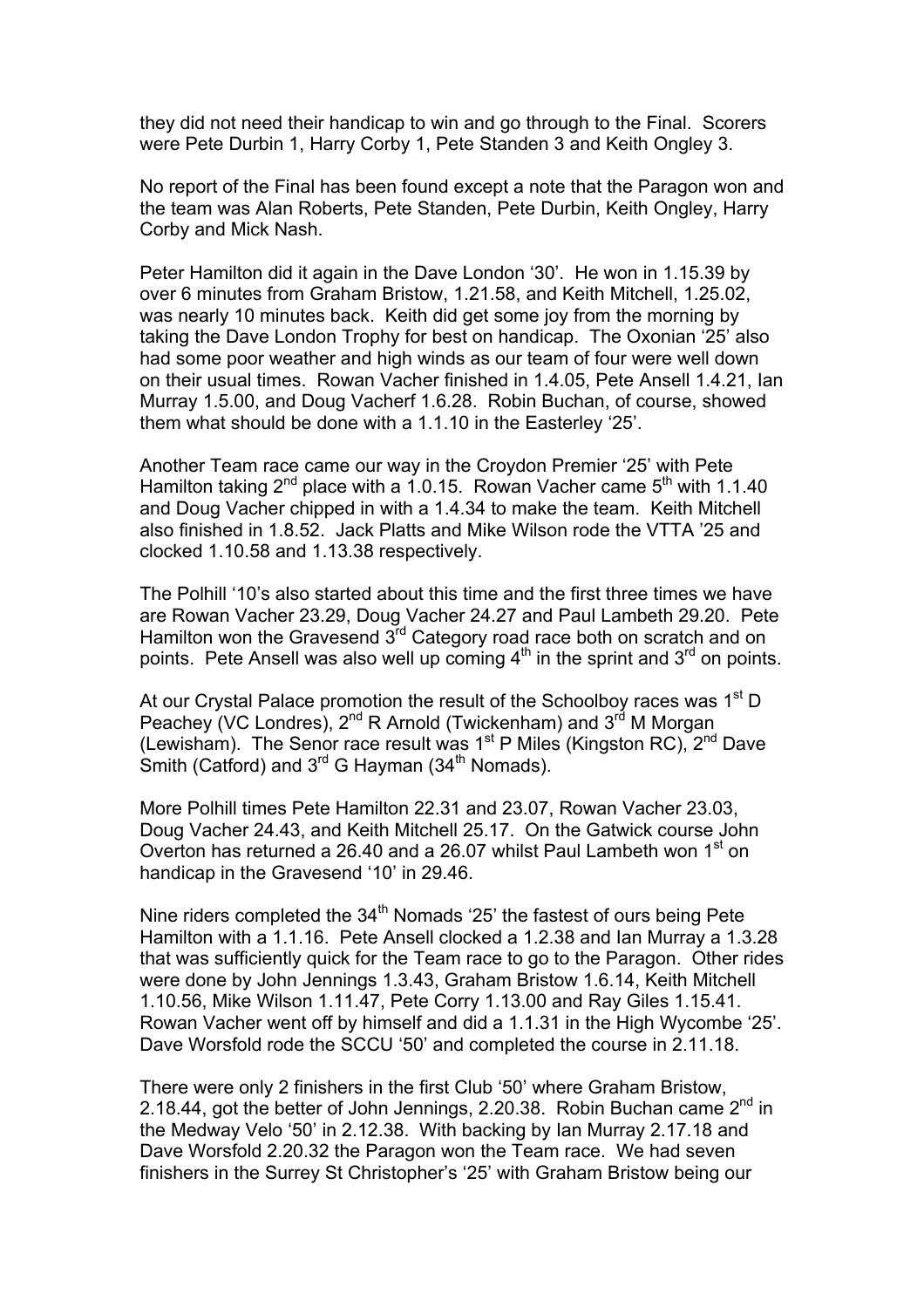fastest man in 1.4.55. Following him were Jack Platts 1.7.14, Dennis Young 1.8.30, Charlie Nichols 1.8.46, Ken Cattermole 1.10.14, Steve Lambeth 1.15.25 and Paul Lambeth 1.16.38. The Vachers went off to ride a '30' with Rowan finishing in 1.13.27 and Doug 1.16.28 in the Havering event.

Rowan came  $4<sup>th</sup>$  in the De Laune '25' with a 1.0.50 beating Pete Hamilton by 1'22". Peter finished in 1.2.12, Pete Corry 1.5.34, Charlie Nichols 1.7.00 and Keith Mitchell 1.9.35. Pete Ansell and Ray Giles rode the Farnham '25' recording a 1.4.45 and 1.17.02 respectively.

Pete Hamilton just failed to beat the hour in the Basildon '25' when he crossed the line in 1.0.04. Pete Ansell came in with a 1.3.24 and Pete Corry 1.6.55. John Overton came 8<sup>th</sup> in the GH Stancer Schoolboy '10' with 26.50.

Dave Worsfold showed a touch of form when he finished the Archer '50' in 2.5.52 whilst Ian Murray could only produce a 2.10.50. Rowan Vacher claimed a famous scalp in the South Eastern '25' when he beat Robin Buchan By 2 seconds. Rowan was  $3<sup>rd</sup>$  in the event and Robin  $4<sup>th</sup>$ . Ian Murray was our third man with a 1.2.17 followed by Doug Vacher 1.3.12 and Charlie Nichols 1.6.22. We missed the Team race by 49 seconds. In the Veterans section Jack Platts finishe in 1.7.20, Mike Wilson 1.9.52 and Ken Cattermole 1.10.47. In the Clarencourt 3rfd category road race Pete Corry was  $6<sup>th</sup>$ .

It would be interesting to know what happened in the Purley to Brighton as Bob Chambers won it with 1.58.53! Graham Bristow was  $2^{nd}$  in 2.0.18 and Ken Cattermole  $3<sup>rd</sup>$  in 2.5.53. The Addiscombe won the team race as they did have at least 6 riders to our three. However the event was discussed at the June Committee Meeting, as there were now seven sets of traffic lights on the course.

This weekend was a beast, as the report in Blah puts it with gale force winds and rain to help ones appreciation of the conditions. Pete Hamilton was in the results of the DVCCA '25' with 1.1.43 for  $5<sup>th</sup>$  place. Pete Corry came in with a 1.6.21. Robin Buchan was  $4<sup>th</sup>$  in the Colchester '50' clocking 2.1.04 for the distance. Dave Worsfold dropped back to a 2.11.37 beating Ian Murray's 2.11.52 but they did win the Team race. Pete Ansell just missed the magic hour in the Clarence Whs '25' with a fine 1.0.20 but Mike Wilson went slower in the Festival event with a 1.15.04. This in an event that had more nonstarters than starters! However he did make up for that with a much faster 1.7.32 in the Chelmer '25'. Pete Corry came  $11<sup>th</sup>$  in the Clarence road race for 3<sup>rd</sup> category riders.

Out on the Bath Road Graham Bristow finished the Newbury '25' with a 1.4.17 whilst Mike Wilson took 1.11.32. In the South Western '25' Pete Hamilton 'got under' with a 59.42. Ian Murray just missed with a 1.0.23 (a season's best) whilst Pete Corry finished, also with a season's best, in 1.4.06. Pete Hamilton was very disappointed with his  $13<sup>th</sup>$  place in the National Championship 1000m time trial with a 1.19.5 that is well outside club record and his best.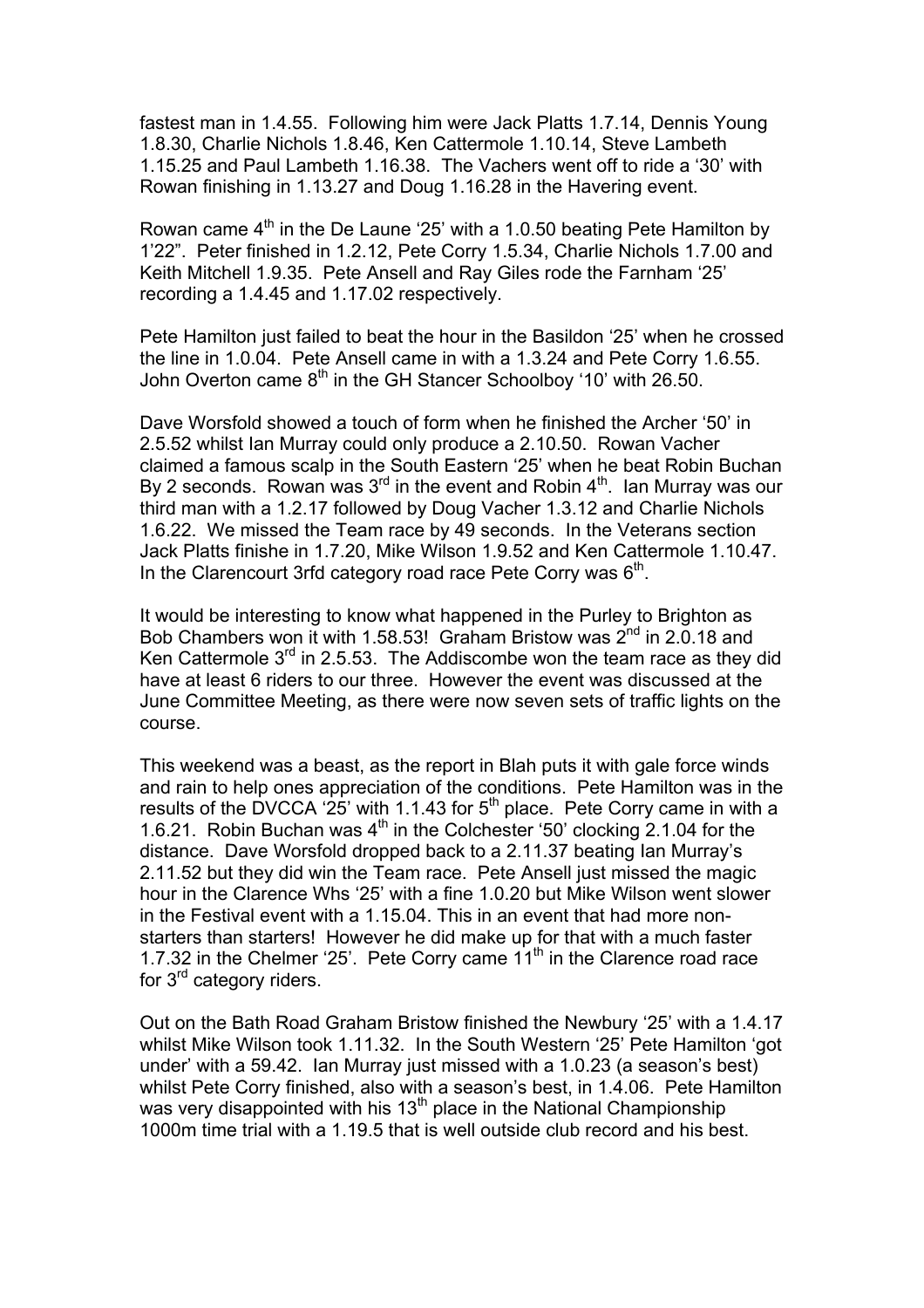Lots of evening '10's were ridden either at Gatwick or on the Polhill Course. At Gatwick Keith Mitchell did a 25.22, a 25.00 and 25.43, Pete Hamilton did 23.03 to come  $2^{nd}$  in the East Surrey promotion, Ian Murray a 24.00, Dave Worsfold 24.14, Pete Ansell 24.37, John Overton 26.30 and Ray Giles 27.10. On the Polhill course Keith Mitchell finally got inside 25 minutes with a 24.06. Rowan Vacher has a 23.57 to his name, Doug Vacher 25.42 whilst Pete Ansell has a 24.01 and 23.03.

For a time Robin Buchan was out of action following a crash in the Crawley Whs road race that necessitated a stay overnight in Cuckfield hospital and an enforced rest from bike riding. However racing went on but without the regular successes.

Rowan Vacher came 4<sup>th</sup> in the Welland Valley '25' in 59.18 whilst brother Doug took 1.5.00. Pete Ansell also got under the hour but in the Chelmer '25' with a 59.20. Dave Worsfold proved he was fast man with an excellent ride in the Maidenhead '50' of 2.2.20 but getting extremely wet in the process. Ken Cattermole rode the SCCU '50' and got round in 2.26.38.

Seven riders appeared in the Results of the Dulwich Paragon Middlemarkers '25'. Doug Vacher led them home with a 1.3.53 followed by Jack Platts 1.6.34, Keith Mitchell 1.7.02, Mike Wilson 1.8.45, Ray Giles 1.12.12 and Gordon Davies 1.24.32.

The Moon Trophy had 14 riders. Fastest on the day was Peter Hamilton with a 59.18 some 3 minutes faster than Pete Ansell and 4 minutes quicker than Graham Bristow, 1.3.34. However the Moon Trophy has nothing to do with speed as it is all about handicap times. The Paragon won 1<sup>st</sup> Team Prize and the Walter Moon Shield with Paul Lambeth (54.49), Graham Bristow (57.14), Keith Mitchell (55.44) and Vin Callanan (56.44). Paul Lambeth won 1<sup>st</sup> handicap in the event proper and that was Graham Bristow's fastest '25' for 3 seasons. Dave Worsfold went off to the Oxford City '50' but could not reproduce his Maidenhead perform and finishing in 2.15.52.

Graham Bristow was our lone rider in the SCCU '100' and he finished in 4.39.32 to win the Goss Green Cup, The SCCU Novice Medal, the Bill Saggers award for the best Novice, 1<sup>st</sup> handicap in the SCCU event and, as he was the only Paragon finisher in the 100, the Club Events Championship for 1972. Not a bad haul from one ride!

Pete Hamilton beat Terry Slattery in the Finals of the SW London & Surrey 880 vards grass track Championship with Graham Bristow and Pete Corry also getting through to the seven man Final. At Danson Park Pete Hamilton came  $2^{nd}$  in the Unknown distance event and  $2^{nd}$  in the 12 laps points race. Later he came  $4<sup>th</sup>$  in the South Eastern CA 8 kms event. Pete Corry also rode the Meeting and came  $3<sup>rd</sup>$  in the Unknown distance event.

In a later Meeting at Danson Park Pete Hamilton came 2<sup>nd</sup> in the 'Devil' and won both the Unknown distance and 10 miles events. Graham Bristow came  $4<sup>th</sup>$  in the 800m sprint.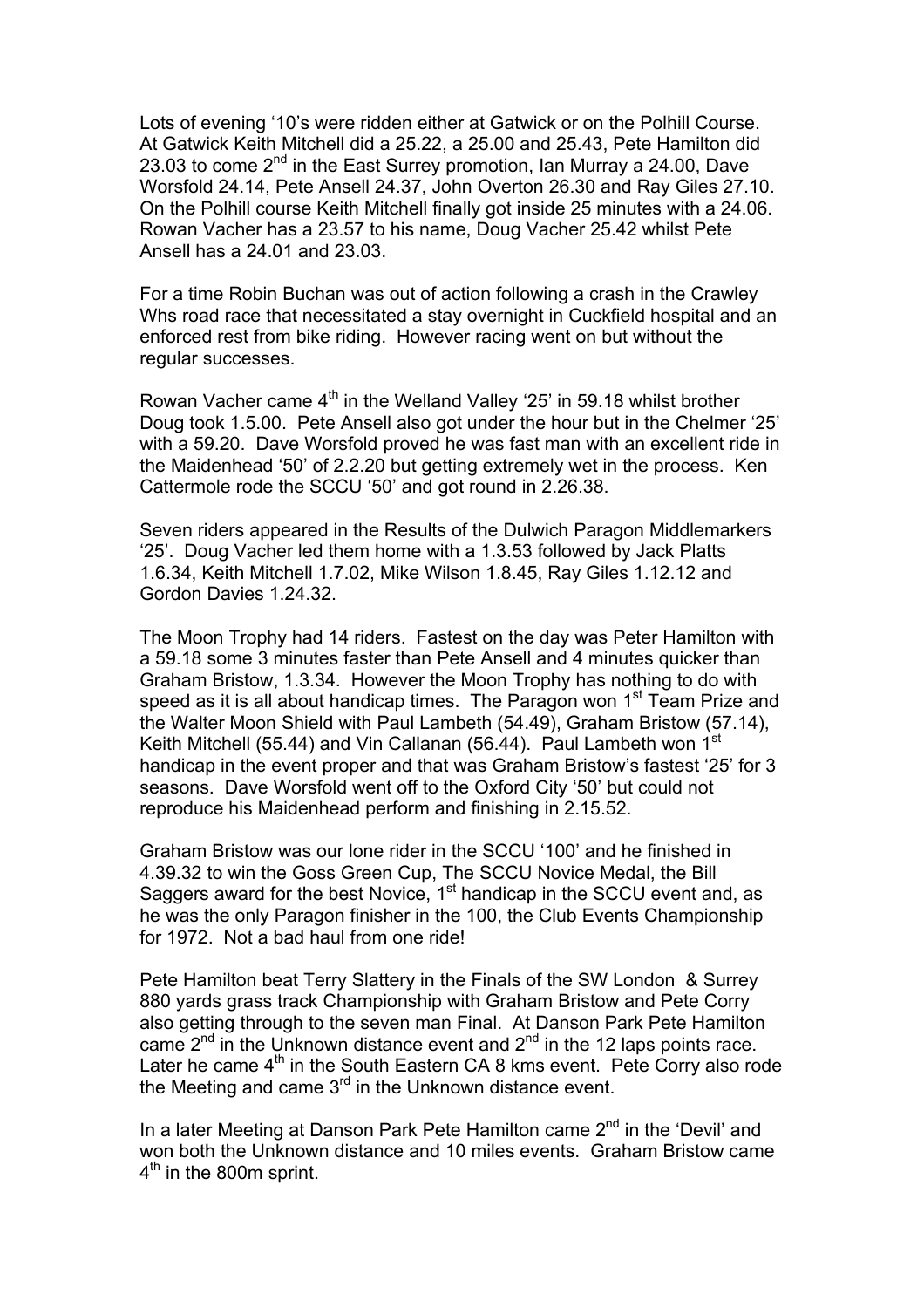In out Frank Southall Open '50' Dave Worsfold got the better of a still out of form Robin Buchan with a 2.2.34 to Robin's 2.4.26. This was not good enough to get into the prizes with Terry Ewing (Archer) winning in a new event record of 1.57.39. Dan Burgess of Century and Map Reading fame came 2<sup>nd</sup> with 1.58.58 and R Grime (South Bucks)  $3<sup>rd</sup>$  in 1.59.16. Pete Ansell was our third man with 2.10.51 but we were 55 seconds too slow for the Team race.

Our Ashdown road races were held as usual and the Senior event over 4 laps of the Newtons Hill circuit was won by Don Awcock (Central Sussex) from R Woodley (Kingston Phoenix). Garth Standen (Surrey Road) won the Junior event over 3 laps of the same circuit. Our riders did not do too well. Pete Hamilton was tailed off on the last lap of the Senior event whilst Dave Worsfold came  $5<sup>th</sup>$  in the 3<sup>rd</sup> Category event. Keith Lambeth came  $2<sup>nd</sup>$  in the Woolwich 3<sup>rd</sup> category road race at Shorne, Kent.

Following this ride Dave Worsfold went down to Hampshire to try the New Forest '50' and came  $2^{nd}$  in his fastest ride at the distance this year of 2.1.35. Doug Vacher led our team in the London St Christopher's '25' with a 1.4.10 and Mike Wilson chipped in with a 1.10.00 and Paul Lambeth a 1.14.05. Andy Murray became the fastest man in the Club this year with a 58.19 in the Cambrian Whs '25'. Doug Vacher also rode with a 1.2.31 but Pete Hamilton punctured.

Another attempt at a Club Team Record was tried in the Mercia '30' Pete Hamilton clocked 1.10.22, Andy Murray 1.12.20 and Pete Ansell 1.13.50 but this also just missed. In the Balham Middlemarkers Doug Vacher was again our fastest finisher with 1.4.46. Just behind him were Graham Bristow, 1.5.40, and Pete Corry 1.6.04. In the Bec Veterans Jack Platts finished in 1.5.04 and Mike Wilson 1.8.55.

Robin Buchan showed that form was returning with  $3<sup>rd</sup>$  place in the Kingston Whs '25' in 1.1.39. Pete Ansell and Pete Corry rode the Redmon '30' and did 1.14 and 1.18 respectively but no seconds are recorded. Pete Hamilton won the Fryco Cup '50' in 2.5.31 taking nearly 6 minutes out of Dave Worsfold, 2.11.10. Pete Ansell was  $3<sup>rd</sup>$  in 2.12.13. Ride of the month went to Graham Bristow. After his first attempt at 100 miles in the SCCU event he tried the fast roads west of Reading for a second bite at the cherry. In the Westerley event he improved 10 minutes to finish with a 4.29.50.

After his two 100 miles efforts Graham Bristow turned his attention to even longer distances. He then rode the SCCU 12 hours and ran out time with 235 miles on not a very good day to take the Rotherham Cup, the Bill Saggers prize for the best Novice and Newman Godward Cup for the Club Open Road Championship. At the other end of the scale Pete Hamilton won the BCF SW London & Surrey 1000m and 20 kms titles that, with his grass track title, makes three Champion ships in one year.

Pete then tried for a sub 2-hour '50' in the Brentwood event but sold out on the way back with the wind *behind* him after putting too much into the fight to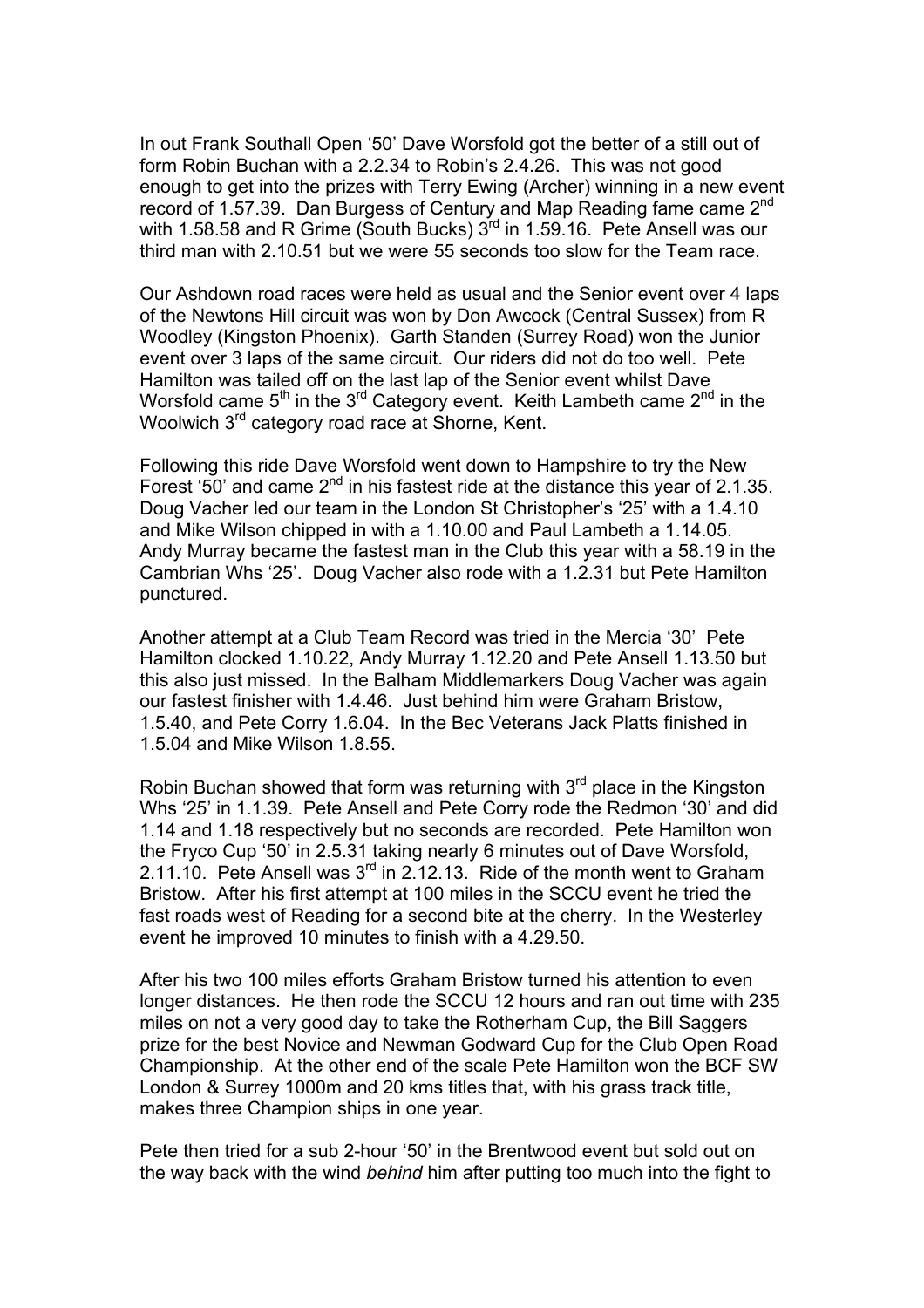the turn. He had to be content with a 2.2.17. Dave Worsfold went back a bit with a 2.5.15.

After winning the Surrey Cup at the end of last season the Paragon Polo Team started the 1972/1973 winter season by winning the George Brake Memorial Trophy The team was Tony Knight, Pete Standen, Pete Durbin and Keith Ongley. Not to be outdone the Junior Team of T Hyams, Pete Standen, Frank Corby, Tom Corby and Derek Bowman won the Junior Polo Championship after extra time. The Score at full time was 6 all before Frank Corby scored the all-important last goal.

Keith Mitchell collected a 3<sup>rd</sup> place in the South Western road club race at Cranleigh A junior '15' was held on the24th September and John Overton, 43.20 beat D McKenzie, 44.41. The Inter-Club Track Meeting provided another win for the Paragon mainly due to superb riding by Pete Hamilton

Once again Peter Hamilton produced the fastest time in the Mayne Cup by over 5 minutes. He recorded 59.12 to finish 5 minutes in front of Andy Murray, 1.4.41, and Graham Bristow, 1.5.15. Even so he only just won the Mayne Cup to be Man of the Day as being on scratch his time of 59.12 had no deductions. John Overton nearly did the trick by improving to 1.8.22.and having a nett time of 59.22 for 'only'  $2<sup>nd</sup>$  place. John Cleeve came out of the woodwork to finish with a 1.10.44 and a nett 59.44 for  $3^{\text{rd}}$  handicap.

A new name went onto the Hill Climb Trophy when Keith Mitchell won in 4.27.2 from Pete Corry 4.29.2 and Graham Bristow 4.30.4.

Some hardy lads turned out for Len's '10'. Pete Corry was the best of them with a 24.53 then ca,e John Overton 26.01, Dennid Young 26.23, Ken Cattermole 27.0p2, Keith Parkinson 27.10, D Mckenzie 27.30 and Paul Lambeth 28.11. Keith Parkinson took the handicap from D McKenzie and John Overton.

The Club Track Championships were run off on  $17<sup>th</sup>$  October and did not get a very warm afternoon. The 4000m Pursuit resulted in a win for Pete Hamilton in 5.32 with Graham Bristowe on 5.50, Pete Ansell on 5.55 and Andy Murray 5.56. The Sprint Heats produced a four up Final of Petes Ansell, Corry and Hamilton against Graham Bristow. Pete C jumped down the back straight but Pete H gave chase and caught and passed him in the home straight. Graham Bristow was hanging onto Pete H and also slipped passed the dying Pete C. The handicap showed the difference between those that regularly ride the track and those that don't. Trackmen go on the whistle! Sportsmen/no hopers wait for the gun. Pete C went for it passing the riders in front of him but taking Graham B with him, glued to his wheel. Into the home straight and Graham Bristow went to pass Pete C but to the dismay of both were passed in the last few yards by a flying Pete H.. With this ride Pete Hamilton won the Frank Burton Cup outright after his previous wins in 1968 and 1969. The 5 miles scratch and points race was a delight as tactics were needed. Graham Bristow had to win the 5 miles to take the Track Championship. Pete H had to stop him but also had to keep an eye on all the other who would be going for